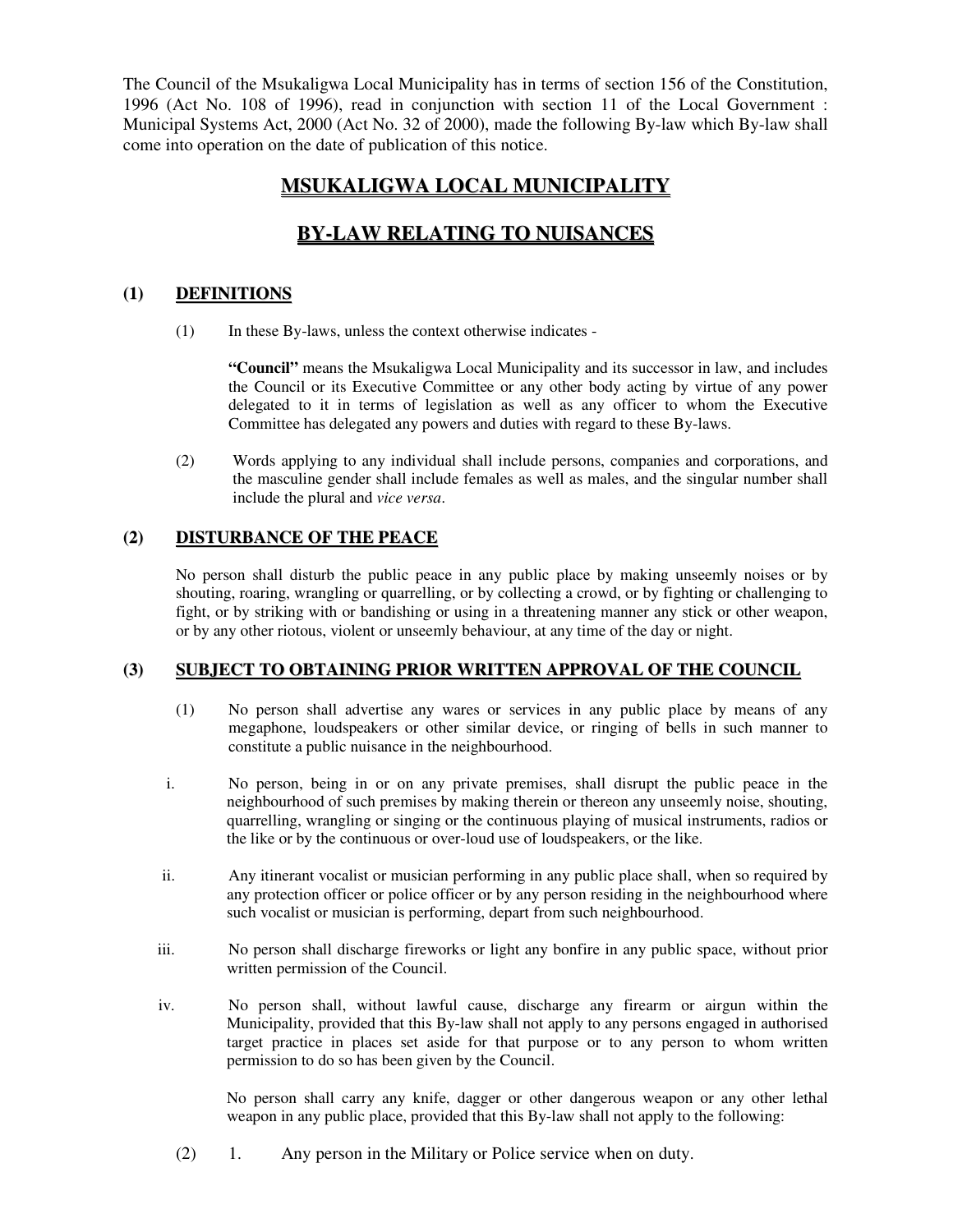- 1 Any security officer or police officer.
- 3. Any person who shall have obtained from the police a written exemption from the operation of this By-law, which exemption the police are hereby authorised to grant.
- (3) No persons armed with lethal weapons shall be permitted to congregate in any part of the Municipality for any purpose or in any manner liable or calculated to cause a breach of the peace.

No person shall, in any public place, use any abusive or threatening language or commit any act which is liable or calculated to cause a breach of the peace.

### **4. OFFENCES AGAINST DECENCY AND MORALITY**

- (1) No person shall, in any public place, commit any indecent or immoral gesture or act or willfully and obscenely expose his person.
	- (a) No person shall appear in any public place without being decently clothed.
	- (b) No person shall be or appear in any public place in a state of intoxication.
	- (c) No person shall write, print, or draw any obscene or indecent words or figures in any public place or upon any wall, door, window or other part of premises in or within sight of any public place, nor use any foul, obscene or indecent language in any public place within the hearing of any person therein.
	- (d) No person shall litter upon any street or footpath, which might in any way endanger the safety of pedestrians, or pollute the environment.
	- (e) No person shall allow any goods or other article, whether they be his own property or in his charge or custody, to be or remain in or on any street or footpath so as to cause obstruction or inconvenience to the passage of any person for a longer time than may be necessary for loading and unloading, and in no case after receipt of a notice requiring him to remove same given by any security officer, police officer or authorised official.
	- (f) No person shall, for trading or any other purpose, place any goods, wares or articles on any stand or support on or overhanging or protruding over any pavement or street, nor place such goods, wares or articles upon any pavement, nor place, fix or hang such goods, wares or articles upon any verandah post, stays or ceiling on or over any public footpath or street.
	- (g) No person shall carry on or take part in any trade or calling nor open, unpack or pack any cases, furniture, goods, materials or merchandise in any street.
	- (h) No person shall place any flower pot or box or other heavy article in any window or upon any window sill in any building abutting on any street or pavement unless proper precautions are taken to prevent such flower pot box or other heavy article from being blown or falling into or on to such street or pavement.
	- (i) No person shall hold any auction sale in any street or in or from any doorway, window or other opening of any premises abutting on any street without the written consent of the Council and then only subject to such conditions as may be imposed in such consent.
	- (j) No person shall place or deposit any slops, trimmings of hedges, fences or trees or any garden or other refuse or waste material of any kind on any street or pavement unless same is placed in approved boxes or receptacles for the purpose of removal by the Council's employees or contractors.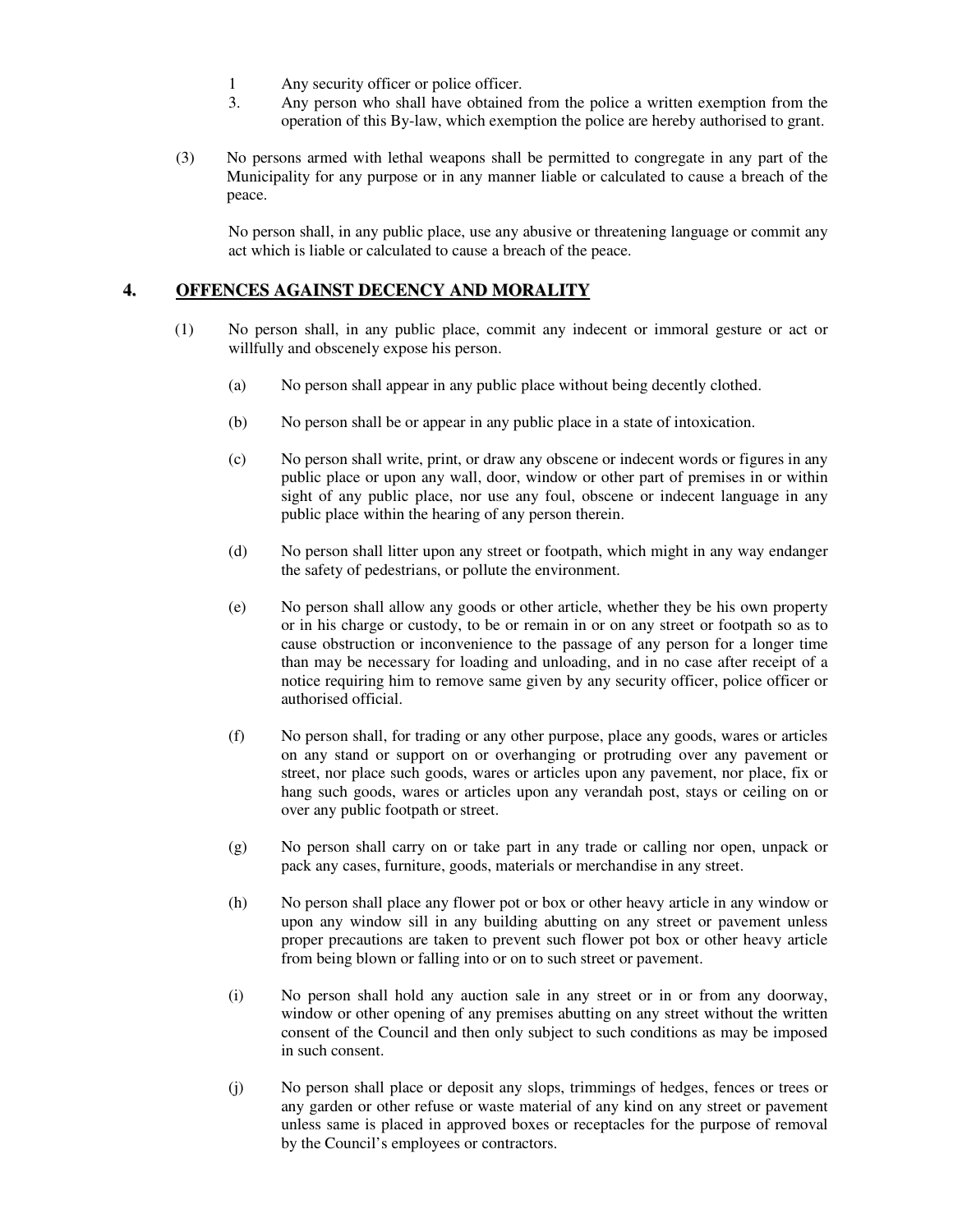(k) (a) No person, other than a person appointed for the purpose by a registered welfare organisation which has been authorised by the Council to cause a collection of money to be taken or to hold a cake sale on its behalf in any public place, shall collect or attempt to collect money or hold such cake sale in any public place.

(b) Every welfare organisation desiring to obtain the authority of the Council for any such collection or cake sale on his behalf shall, make a written application to the Council therefor, and shall, if required by the Council, forward the following documents:

- (i) Its certificate of registration.
- (ii) A copy of its balance sheet for the preceding financial year.

(c) The Council upon receipt of any such application, may either grant the application or refuse it. If granted, the authority shall be subject to such conditions as the Council may prescribe.

- (l) (a) No person, being the owner or occupier of any premises abutting on any street or footpath shall permit any tree, branch or shrub growing on such premises to overhang or extend onto such street or footpath in such manner as to cause an obstruction or discomfort to the public, or to come into contact, or to be likely to come into contact with any wire, pole or public work in or over such street or footpath, nor permit the roots of any such tree or shrub to grow to such an extent that they cause or are likely to cause, any damage to the surface of any footpath or street or to any drain, sewer, water main, underground cable or pipe laid in or under the surface of such footpath or street.
- (2) The owner or occupier of any such premises shall upon receipt of a notice signed by the Municipal Manager requiring him to cut down or back or remove any such tree or shrub or the roots thereof within a time specified; and if such owner or occupier shall fail to comply with such notice within such time specified therein the Council may cause such tree or shrub or the roots thereof to be cut down or back or removed, and may recover the cost of executing such work from such owner or occupier.

#### **5. OFFENCES AND PENALTIES**

Any person who:

contravenes or fails to comply with any provision of these By-laws or of any term, condition, restriction, requirement notice or order imposed or issued in terms thereof;

resists, hinders, obstructs, molests, or interferes with any officer or employee of the Council in the performance of his duties or the exercise of his powers under these By-laws; or

causes or permits any other person to commit any of the aforesaid acts -

shall be guilty of an offence and shall be liable upon conviction to a fine not exceeding two thousand rand, or in default of payment of any fine imposed, imprisonment for a person not exceeding six months.

#### **6. APPLICATION**

The Council may by notice in the *Provincial Gazette*, determine that the provision of these By-laws do not apply in certain areas within its area of jurisdiction from a date specified in the notice.